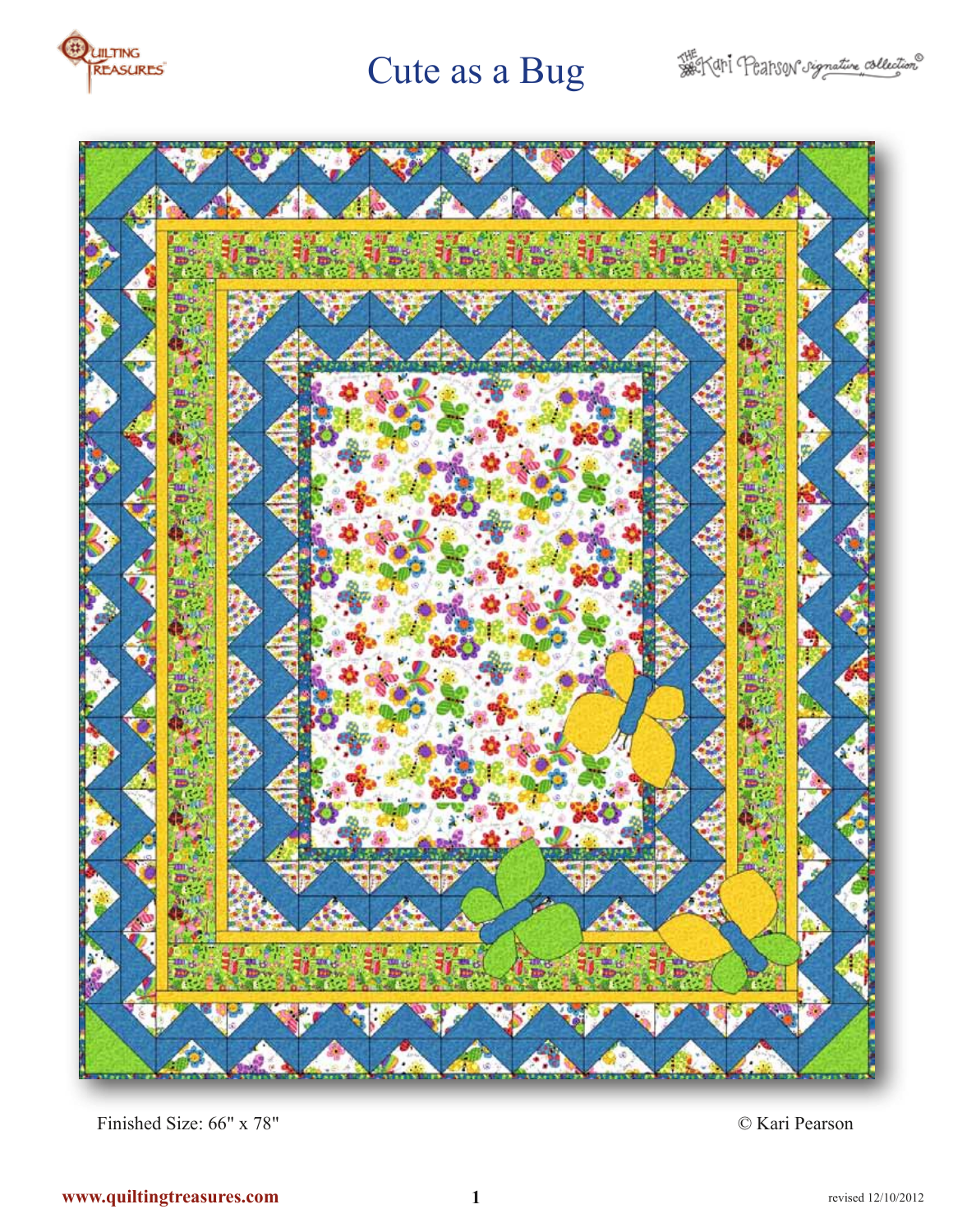



*Note: All seams sewn with a ¼" seam allowance. Press all seams to the darker fabric, unless otherwise stated.*  **WOF** = Width of Fabric **HST** = Half Square Triangle

## **Cutting**

#### **White Butterfly – 22371 Z**

- Cut (1) 28½" x 40½" (Quilt Center).
- Cut (1) 3⅞" x **WOF**, sub cut (4) 3⅞" x 3⅞".
- Cut (4) 6½" x **WOF**, sub cut (40) 6½" x 3½".
- Cut (7) 3½" x **WOF**, sub cut (80) 3½" x 3½". Draw a line corner-to-corner on the wrong side of the square.

## **Green Bugs – 22373 H**

- Cut (6) 4½" x **WOF**. Miter the short ends together.
- Trim seam allowance to  $\frac{1}{4}$ " and press to one side. Sub cut (2)  $4\frac{1}{2}$ " x  $52\frac{1}{2}$ " and (2)  $4\frac{1}{2}$ " x  $56\frac{1}{2}$ ".

#### **Blue Tonal – 25566 BY**

- Cut (1)  $6\frac{7}{8}$ " x **WOF**, sub cut (4)  $6\frac{7}{8}$ " x  $6\frac{7}{8}$ ". Draw a line corner-to-corner on the wrong side of the square.
- Cut (4) 6½" x **WOF**, sub cut (40) 6½" x 3½".
- Cut (7) 3½" x **WOF**, sub cut (80) 3½" x 3½". Draw a line corner-to-corner on the wrong side of the square.
- Cut (2) 6½" x **WOF**, sub cut (24) 6½" x 3½".
- Cut (4) 3½" x **WOF**, sub cut (48) 3½" x 3½". Draw a line corner-to-corner on the wrong side of the square. Use remaining fabric for appliqué butterfly.

| <b>FABRIC REQUIREMENTS</b> |                |
|----------------------------|----------------|
| Design                     | Yards          |
| 22371 Z                    | $2\frac{5}{8}$ |
| 22372 SG (backing)         | 5              |
| $22374 B$ (inc. binding)   | $1\frac{1}{8}$ |
| 22375 Z                    | $1\frac{1}{8}$ |
| 25566 BY                   | $2\frac{5}{8}$ |
| 25566 H                    | $\frac{5}{8}$  |
| 25566 SO                   | $1\frac{1}{8}$ |
|                            |                |

© Kari Pearson

### **Blue Bugs – 22374 B**

- Cut (4) 1½" x **WOF**, sub cut (2) 1½" x 30½" and (2)  $1\frac{1}{2}$ " x 40 $\frac{1}{2}$ " strips.
- Cut (8) 2½" x **WOF**. Miter short ends together. Trim seam allowance to  $\frac{1}{4}$ " and press open. Press strip in half lengthwise, wrong sides together (for binding).

## **Yellow Tonal - 25566 SO**

• Cut (11) 1½" x **WOF**. Miter the short ends together. Trim seam allowance to  $\frac{1}{4}$ " and press to one side. Sub cut (2)  $1\frac{1}{2}$ " x  $44\frac{1}{2}$ " strips, (4)  $1\frac{1}{2}$ " x  $54\frac{1}{2}$ " strips, and (2)  $1\frac{1}{2}$ " x  $64\frac{1}{2}$ " strips.

Use remaining fabric for appliqué butterfly.

## **White Caterpillars - 22375 Z**

- Cut (1)  $6\frac{7}{8}$ " x **WOF**, sub cut (2)  $6\frac{7}{8}$ " x  $6\frac{7}{8}$ ".
- Cut (1) 3⅞" x **WOF**, sub cut (4) 3⅞" x 3⅞".
- Cut (2) 6½" x **WOF**, sub cut (24) 6½" x 3½".
- Cut (4) 3½" x **WOF**, sub cut (48) 3½" x 3½". Draw a line corner-to-corner on the wrong side of the square.

## **Green Tonal - 25566 H**

• Cut (1)  $6\frac{7}{8}$ " x **WOF**, sub cut (2)  $6\frac{7}{8}$ " x  $6\frac{7}{8}$ ". Use remaining fabric for appliqué butterfly.

## **Stripe - 22372 SG (backing)**

• Cut (2) 2½ yard pieces. With right sides together, sew one long selvedge edge with a 1" seam. Trim seam allowance to  $\frac{1}{2}$ " and press open.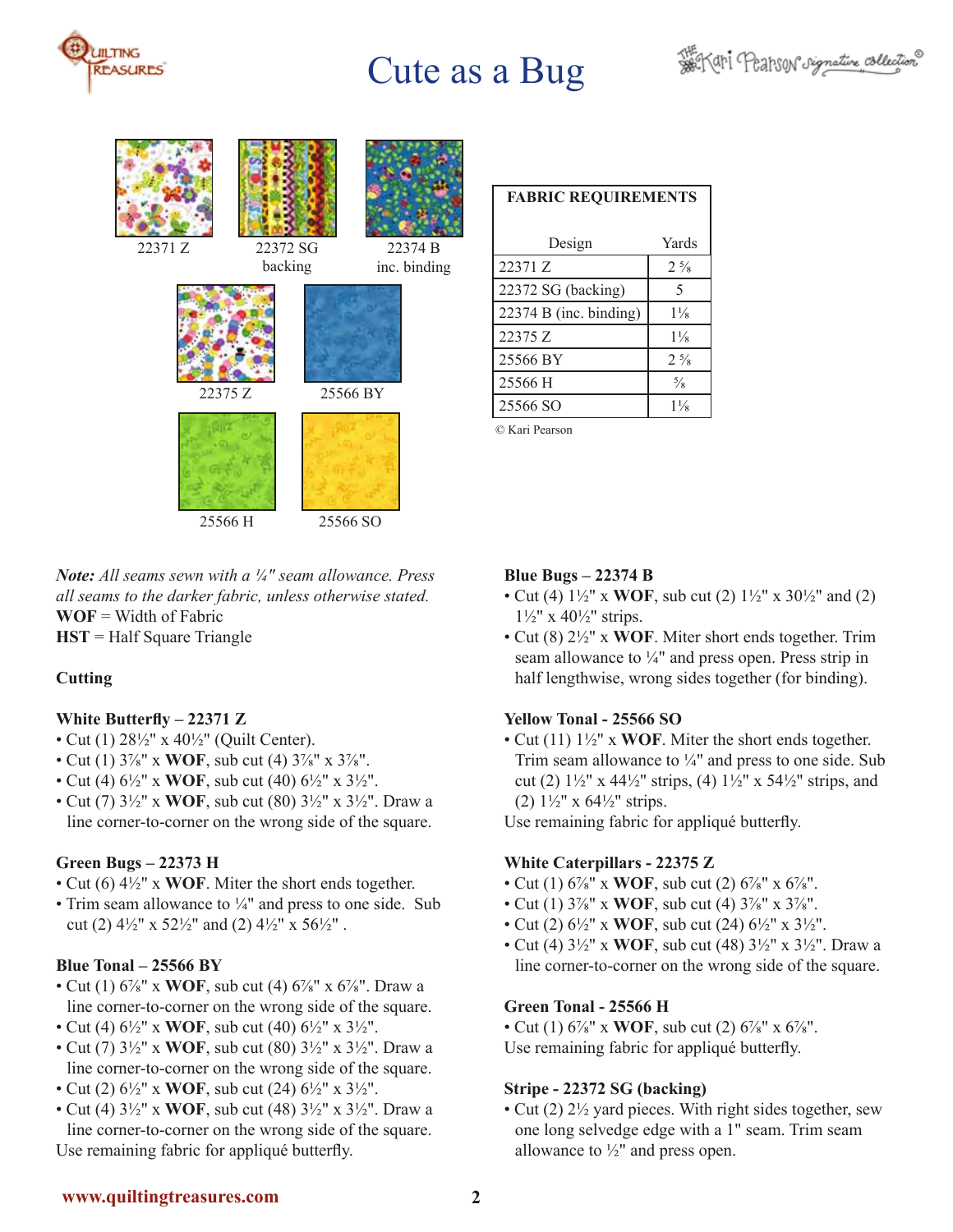



### **Flying Geese Block**

#### **Block A**

Use White Butterfly (40)  $6\frac{1}{2}$ " x  $3\frac{1}{2}$ " and (80)  $3\frac{1}{2}$ " x 3½", Blue Tonal (40)  $6\frac{1}{2}$ " x 3½" and (80)  $3\frac{1}{2}$ " x  $3\frac{1}{2}$ ".

With right sides together, place a White Butterfly 3½" x  $3\frac{1}{2}$ " on the left side of the Blue Tonal  $6\frac{1}{2}$ " x  $3\frac{1}{2}$ ". Sew on the drawn line. Trim excess fabric to  $\frac{1}{4}$  wide and press seam toward the Blue Tonal. Repeat placing the White Butterfly on the right side of the Blue Tonal. Make (40) Top Block A.



**Top Block A**

Repeat the above sewing method using the  $6\frac{1}{2}$ " x  $3\frac{1}{2}$ " White Butterfly and the 3½" x 3½" Blue Tonal. Make (40) Bottom Block A.



**Bottom Block A**

Sew Top Block A and Bottom Block A together. Make (40) Block A.



**Block A**

#### **Block B**

Use White Caterpillars (24)  $6\frac{1}{2}$ " x  $3\frac{1}{2}$ " and (48)  $3\frac{1}{2}$ " x 3½", Blue Tonal (24) 6½" x 3½" and (48) 3½" x 3½".

Using the above sewing method for Block A, make (24) Top Block B and (24) Bottom Block B.





**Top Block B Bottom Block B**

Sew Top Block B and Bottom Block B together. Make (24) Block B.



**Block B**

#### **Sewing the Corner Blocks**

#### **Corner Block A**

Sew using Green Tonal  $(2)$  6<sup>7</sup>/<sub>8</sub>" x 6<sup>7</sup>/<sub>8</sub>", Blue Tonal  $(2)$  $6\frac{7}{8}$ " x  $6\frac{7}{8}$ ", White Butterfly (4)  $3\frac{7}{8}$ " x  $3\frac{7}{8}$ ".

With right sides together, place the Blue Tonal  $6\frac{7}{8}$ " x  $6\frac{7}{8}$ " on top of the Green Tonal  $6\frac{7}{8}$ " x  $6\frac{7}{8}$ ". Sew a  $\frac{1}{4}$ " seam on each side of the drawn line. Cut on the drawn line and press seam toward the Blue fabric. Yields (2) Green/Blue Half Square Triangles (**HST**). Repeat. Make (4) Green/Blue **HST** units.



**Green/Blue HST units**

With right sides together, place the White Butterfly 3⅞" x 3⅞" on top of the Blue Tonal, lining up the outside edges. Sew on the drawn line. Trim excess fabric to  $\frac{1}{4}$ " wide and press toward the Blue Tonal. Make (4) Corner Block A.



**Corner Block A**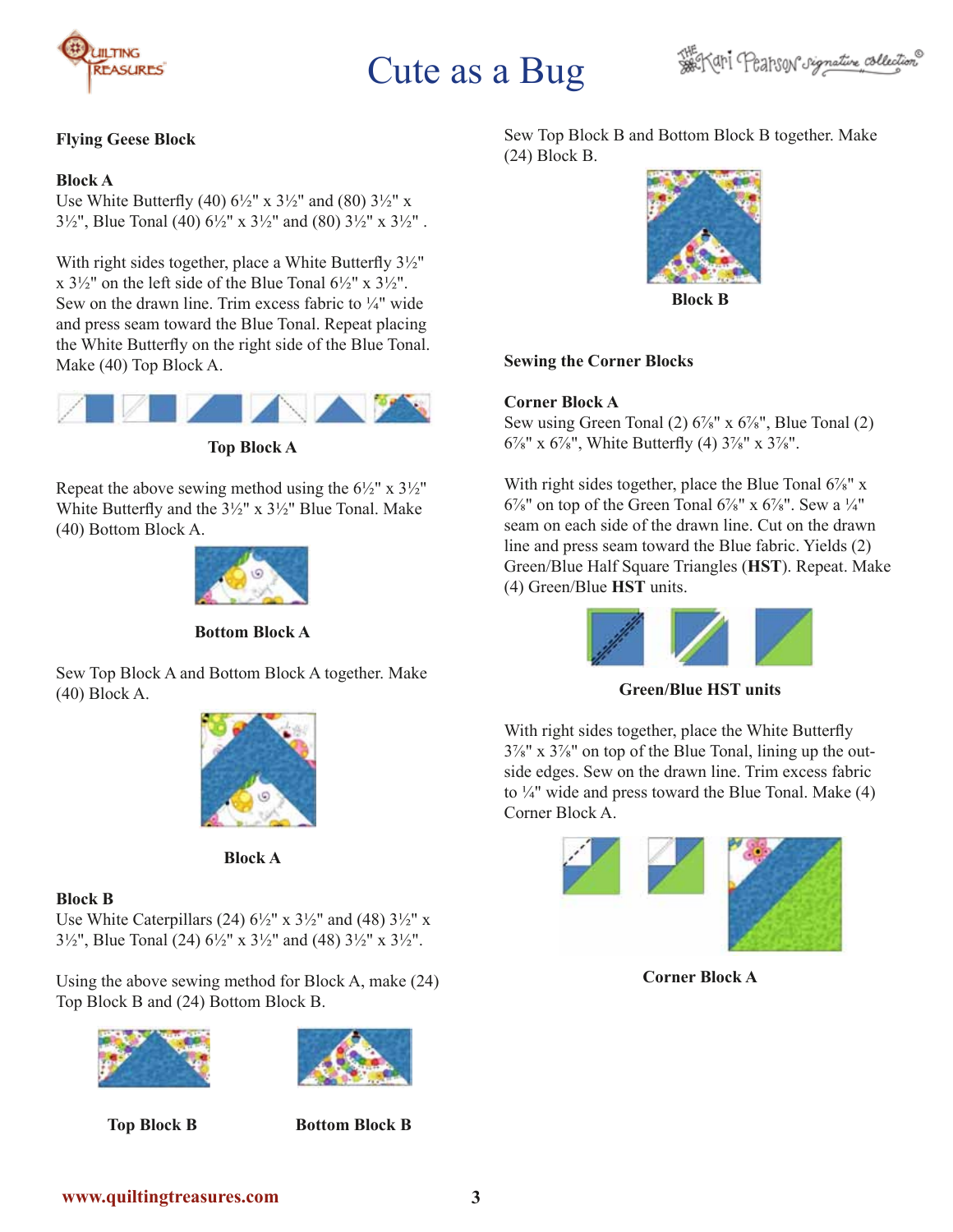



#### **Corner Block B**

Sew using White Caterpillars (2) 6<sup>7</sup>/<sub>8</sub>" x 6<sup>7</sup>/<sub>8</sub>", Blue Tonal (2)  $6\frac{7}{8}$ " x  $6\frac{7}{8}$ ", White Caterpillars (4)  $3\frac{7}{8}$ " x  $3\frac{7}{8}$ ". Following the above sewing method above make (4) Corner Block B.



**Corner Block B**

### **Border Rows**

Sew (5) Block B together. Make (2) Block B rows.



**Block B rows**

Sew (7) Block B together. Make (2) 2nd Border Side.



**2nd Border Side**

Sew (1) Corner Block B to each short end of Block B Row. Watch color placement of corner block. Make (2) 2nd Border Top/Bottom.



**2nd Border Top/Bottom** 

Sew (9) Block A together. Make (2) Block A rows.



## **Block A Rows**

Sew (1) Corner Block A to each short end of Block A Row. Watch color placement of corner block. Make (2) 6th Border Top/Bottom.



**6th Border Top/Bottom**

Sew (11) Block A together. Make (2) Block A Side rows.



**Block A Side Rows**

## **Quilt Top Assembly**

**Border 1:** Sew a Blue Bugs 1½" x 40½" strip to the left and right sides of the White Butterfly 28½" x 40½ Quilt Center. Sew a Blue Bugs  $1\frac{1}{2}$ " x  $30\frac{1}{2}$ " strip to the top and bottom of the Quilt Center.



**Border 1**

**Border 2:** Sew a 2nd Border Side to the left and right sides of the Quilt Center. Watch color placement of the blocks. Sew a 2nd Border Top/Bottom to the top and bottom of the Quilt Center. Watch color placement of corner block.



**Border 2**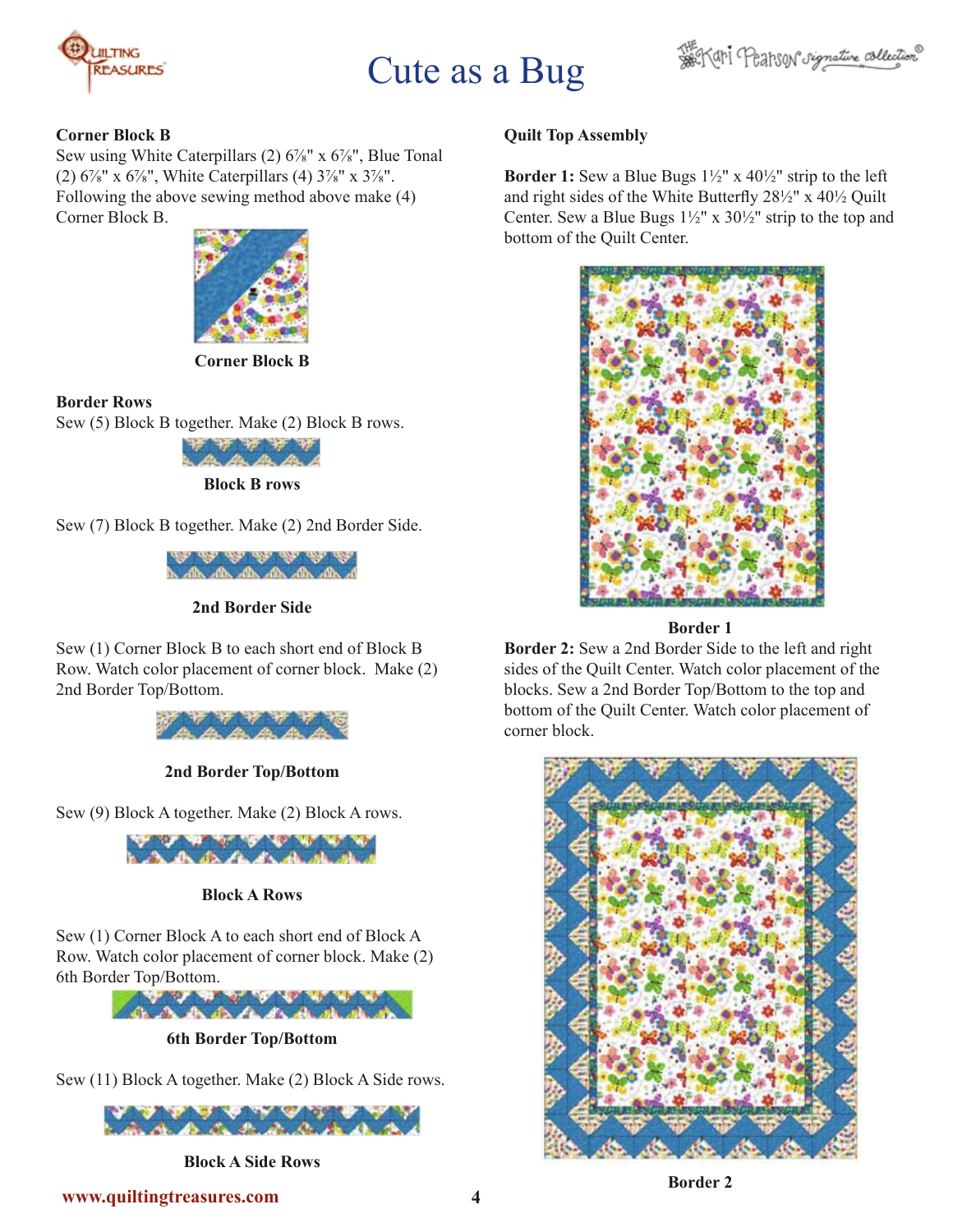



**Border 3:** Sew a Yellow Tonal 1½" x 54½" strip to the left and right sides of the Quilt Center. Sew a Yellow Tonal 1½" x 44½" strip to the top and bottom of the Quilt Center.



**Border 3**

**Border 4:** Sew a Green Bugs 4½" x 56½" strip to the left and right sides of the Quilt Center. Sew a Green Bugs 4½" x 52½" strip to the top and bottom of the Quilt Center.



**Border 5:** Sew a Yellow Tonal 1½" x 64½" strip to the left and right sides of the Quilt Center. Sew a Yellow Tonal 1½" x 54½"strip to the top and bottom of the Quilt Center.



**Border 5**

**Border 6:** Sew a Block A Side Row to the left and right sides of the Quilt Center. Watch color placement of the blocks. Sew a 6th Border Top/Bottom to the top and the bottom of the Quilt Center. Watch color placement of the corner block.



**Border 4**

**Border 6**